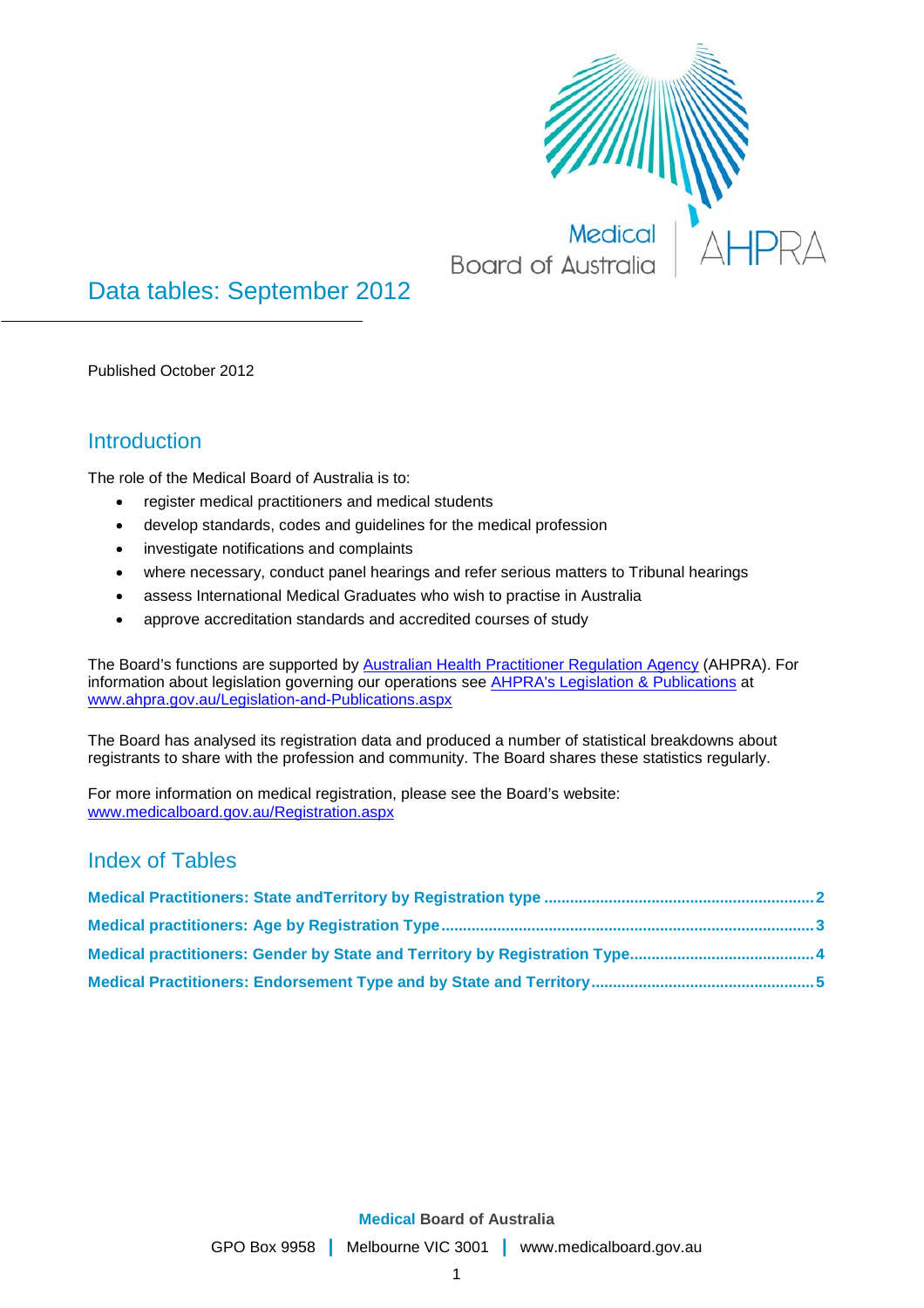### **Medical Practitioners: State and Territory by Registration type**

| <b>State</b>                | <b>General</b> | <b>General</b><br>and<br><b>Specialist</b> |                 | <b>Limited</b>                                               |                           |                                          | <b>Limited</b><br>(Public<br>Interest -<br><b>Occasional</b><br><b>Practice)</b> | Non-<br>practising | <b>Provisional</b> | <b>Specialist</b> | <b>Total</b> | $%$ By<br><b>State</b> |
|-----------------------------|----------------|--------------------------------------------|-----------------|--------------------------------------------------------------|---------------------------|------------------------------------------|----------------------------------------------------------------------------------|--------------------|--------------------|-------------------|--------------|------------------------|
|                             |                |                                            | Area of<br>need | <b>Postgraduate</b><br>training or<br>supervised<br>practice | <b>Public</b><br>interest | <b>Teaching</b><br><b>or</b><br>research |                                                                                  |                    |                    |                   |              |                        |
| <b>ACT</b>                  | 527            | 876                                        | 18              | 76                                                           | 1                         | 1                                        | 41                                                                               | 35                 | 70                 | 127               | 1,772        | 1.92%                  |
| <b>NSW</b>                  | 8,419          | 15,576                                     | 174             | 1,419                                                        | $\overline{2}$            | $\overline{7}$                           | 643                                                                              | 582                | 961                | 1,401             | 29,184       | 31.55%                 |
| <b>NT</b>                   | 350            | 342                                        | 110             | 13                                                           | 1                         |                                          |                                                                                  | 5                  | 47                 | 94                | 962          | 1.04%                  |
| <b>QLD</b>                  | 5,464          | 8,336                                      | 937             | 245                                                          | $\overline{2}$            | 6                                        | 172                                                                              | 221                | 716                | 1,716             | 17,815       | 19.26%                 |
| <b>SA</b>                   | 1,920          | 3,885                                      | 103             | 420                                                          | 1                         | 3                                        | 1                                                                                | 139                | 273                | 430               | 7,175        | 7.76%                  |
| <b>TAS</b>                  | 506            | 1,044                                      | 54              | 76                                                           | 4                         | $\overline{ }$                           | 46                                                                               | 33                 | 75                 | 191               | 2,027        | 2.19%                  |
| <b>VIC</b>                  | 6,438          | 12,096                                     | 295             | 963                                                          | 4                         | 4                                        | $\overline{7}$                                                                   | 504                | 783                | 1,294             | 22,385       | 24.2%                  |
| <b>WA</b>                   | 2,370          | 3,984                                      | 756             | 185                                                          | 6                         | 4                                        | 297                                                                              | 189                | 315                | 899               | 9,005        | 9.73%                  |
| <b>Not</b><br><b>Stated</b> | 633            | 511                                        | 16              | 10                                                           | 4                         |                                          | 11                                                                               | 707                | 5                  | 284               | 2,178        | 2.35%                  |
| <b>Total</b>                | 26,627         | 46,650                                     | 2,463           | 3,407                                                        | 16                        | 26                                       | 1,218                                                                            | 2,415              | 3,245              | 6,436             | 92,503       |                        |

#### **Medical Practitioners: % by State**

<span id="page-1-0"></span>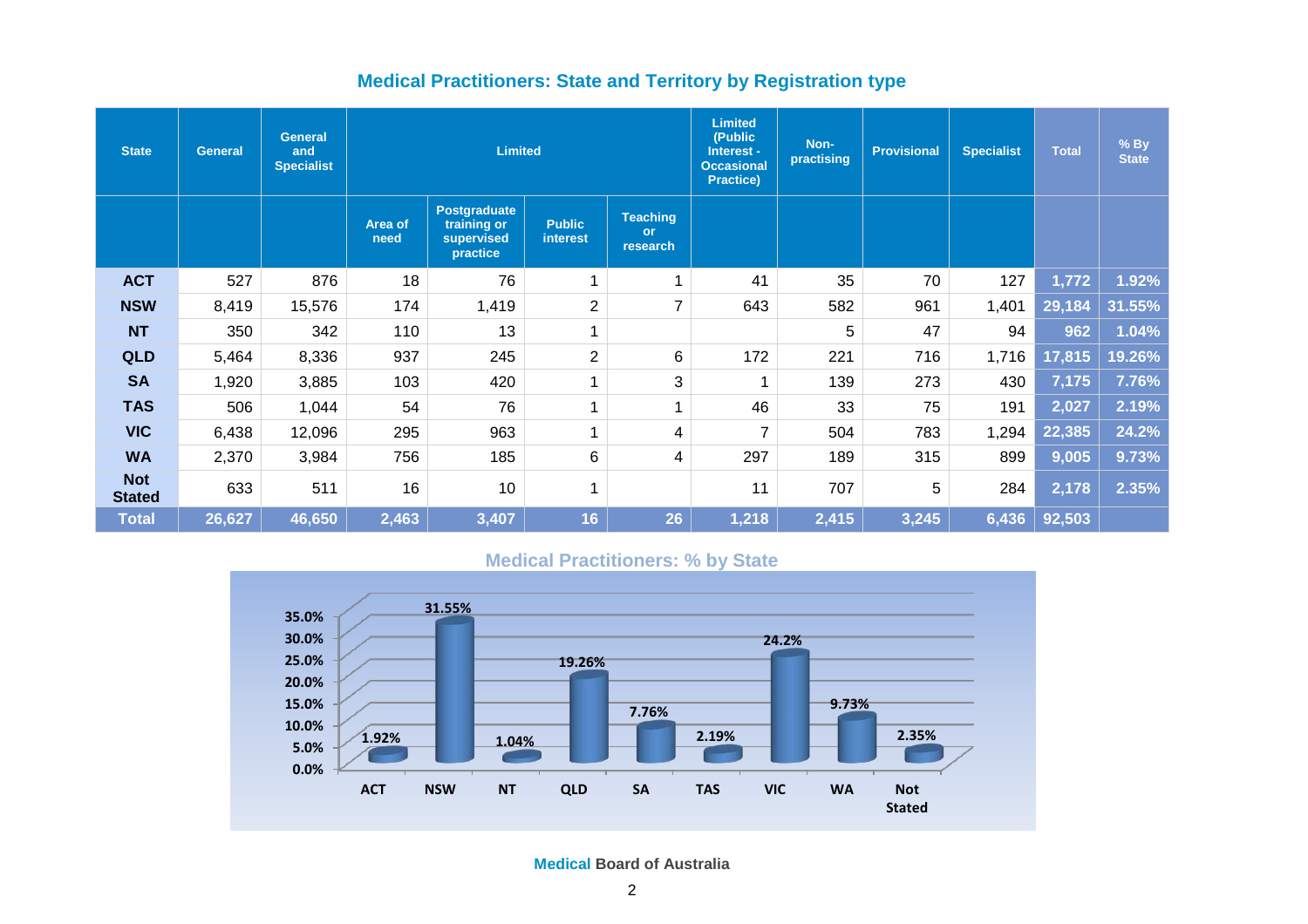| Age Group         | <b>General</b> | <b>General</b><br>and<br><b>Specialist</b> |                 | <b>Limited</b>                                               |                                  |                                          | <b>Limited</b><br>(Public<br>Interest -<br><b>Occasional</b><br>Practice) | <u>. . </u><br>Non-<br>practising | <b>Provisional</b> | <b>Specialist</b> | <b>Total</b> | % By Age<br><b>Group</b> |
|-------------------|----------------|--------------------------------------------|-----------------|--------------------------------------------------------------|----------------------------------|------------------------------------------|---------------------------------------------------------------------------|-----------------------------------|--------------------|-------------------|--------------|--------------------------|
|                   |                |                                            | Area of<br>need | <b>Postgraduate</b><br>training or<br>supervised<br>practice | <b>Public</b><br><b>interest</b> | <b>Teaching</b><br><b>or</b><br>research |                                                                           |                                   |                    |                   |              |                          |
| $21 - 25$         | 651            |                                            | 119             | 71                                                           |                                  |                                          |                                                                           |                                   | 1,176              |                   | 2,017        | 2.18%                    |
| $26 - 30$         | 7,829          | 56                                         | 675             | 750                                                          |                                  | $\overline{2}$                           |                                                                           | 55                                | 1,394              | 22                | 10,783       | 11.66%                   |
| $31 - 35$         | 7,774          | 2,210                                      | 424             | 1,018                                                        |                                  | $\overline{7}$                           | $\overline{c}$                                                            | 152                               | 388                | 378               | 12,353       | 13.35%                   |
| $36 - 40$         | 3,882          | 5,785                                      | 414             | 903                                                          |                                  | $\overline{7}$                           | 4                                                                         | 244                               | 148                | 1,100             | 12,487       | 13.5%                    |
| $41 - 45$         | 2,042          | 6,383                                      | 331             | 395                                                          | $\overline{c}$                   | $\overline{2}$                           | 10                                                                        | 214                               | 73                 | 1,467             | 10,919       | 11.8%                    |
| $46 - 50$         | 1,457          | 6,760                                      | 209             | 169                                                          | 3                                | $\overline{c}$                           | 10                                                                        | 219                               | 48                 | 1,397             | 10,274       | 11.11%                   |
| $51 - 55$         | 1,079          | 7,230                                      | 138             | 60                                                           | 3                                |                                          | 20                                                                        | 221                               | 10                 | 977               | 9,738        | 10.53%                   |
| $56 - 60$         | 715            | 6,467                                      | 81              | 28                                                           | $\overline{c}$                   | 3                                        | 28                                                                        | 203                               | 8                  | 588               | 8,123        | 8.78%                    |
| $61 - 65$         | 487            | 5,112                                      | 53              | 10                                                           | 4                                | $\overline{c}$                           | 61                                                                        | 204                               |                    | 314               | 6,247        | 6.75%                    |
| $66 - 70$         | 308            | 3,506                                      | 13              | 3                                                            | $\overline{c}$                   |                                          | 199                                                                       | 225                               |                    | 126               | 4,382        | 4.74%                    |
| $71 - 75$         | 195            | 1,820                                      | 5               |                                                              |                                  |                                          | 259                                                                       | 233                               |                    | 50                | 2,562        | 2.77%                    |
| $76 - 80$         | 104            | 799                                        |                 |                                                              |                                  | 1                                        | 251                                                                       | 188                               |                    | 12                | 1,355        | 1.46%                    |
| $81 - 85$         | 67             | 376                                        | 1               |                                                              |                                  |                                          | 240                                                                       | 141                               |                    | 4                 | 829          | 0.9%                     |
| $86 +$            | 33             | 132                                        |                 |                                                              |                                  |                                          | 133                                                                       | 112                               |                    |                   | 411          | 0.44%                    |
| <b>Not Stated</b> | 4              | 14                                         |                 |                                                              |                                  |                                          |                                                                           | 4                                 |                    |                   | 23           | 0.02%                    |
| <b>Total</b>      | 26,627         | 46,650                                     | 2,463           | 3,407                                                        | 16                               | 26                                       | 1,218                                                                     | 2,415                             | 3,245              | 6,436             | 92,503       |                          |

#### **Medical Practitioners: Age by Registration Type**

**% By Age Group**

<span id="page-2-0"></span>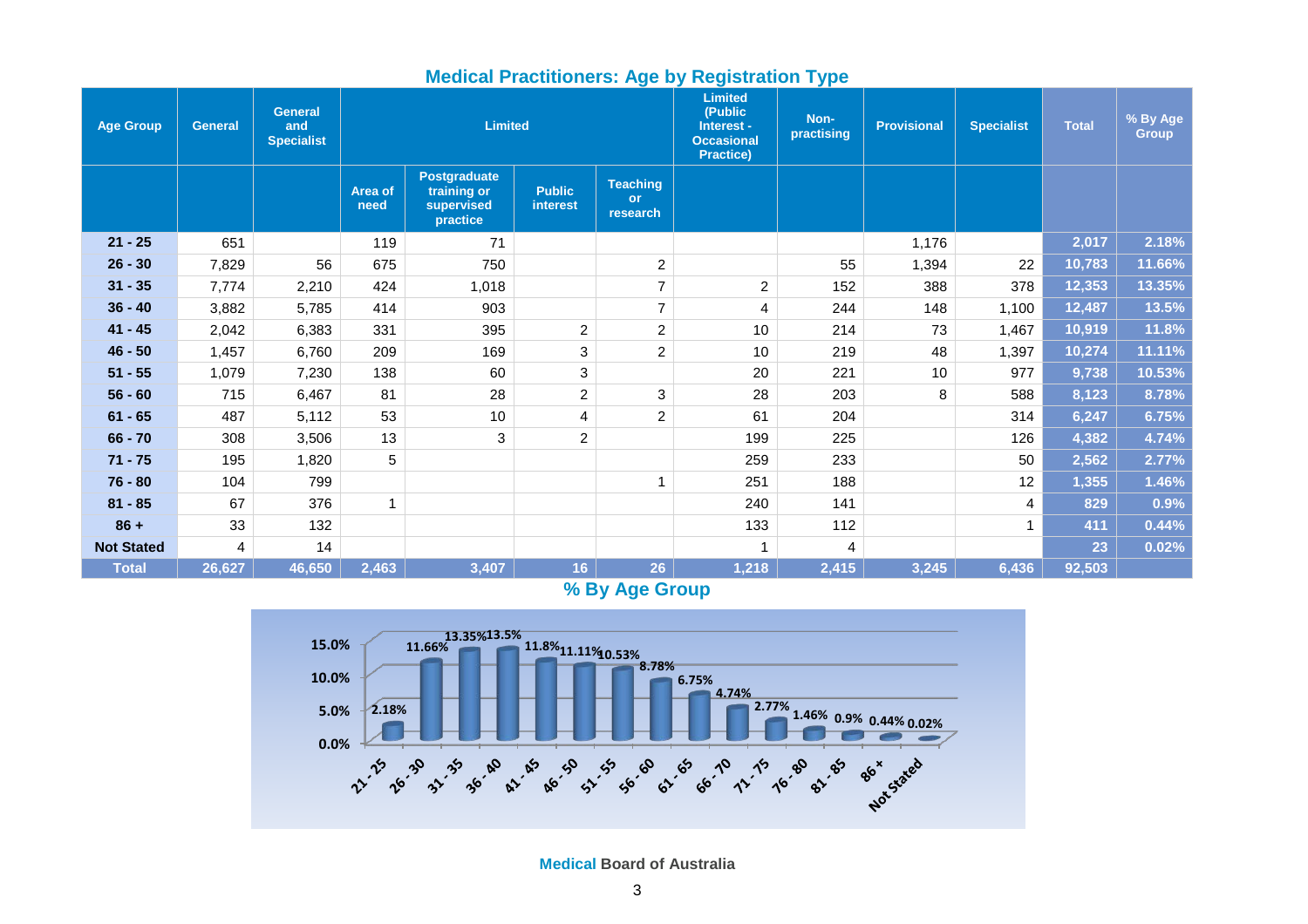<span id="page-3-0"></span>

| <b>Gender</b>     | <b>State</b>  | <b>General</b> | <b>General</b><br>and<br><b>Specialist</b> | <b>Limited</b>   |                                                              |                                  |                                   | <b>Limited</b><br>(Public<br>Interest -<br><b>Occasional</b><br><b>Practice)</b> | Non-<br>practising | <b>Provisional</b> | <b>Specialist</b> | <b>Total</b>         | $%$ By<br>Gender<br><b>By</b><br><b>State</b> |
|-------------------|---------------|----------------|--------------------------------------------|------------------|--------------------------------------------------------------|----------------------------------|-----------------------------------|----------------------------------------------------------------------------------|--------------------|--------------------|-------------------|----------------------|-----------------------------------------------|
|                   |               |                |                                            | Area of<br>need  | <b>Postgraduate</b><br>training or<br>supervised<br>practice | <b>Public</b><br><b>interest</b> | <b>Teaching</b><br>or<br>research |                                                                                  |                    |                    |                   |                      |                                               |
|                   | <b>ACT</b>    | 267            | 327                                        | $\overline{7}$   | 30                                                           |                                  | $\mathbf{1}$                      | 12                                                                               | 14                 | 40                 | 43                | 741                  | 0.8%                                          |
|                   | <b>NSW</b>    | 4,206          | 5,035                                      | 54               | 643                                                          | $\mathbf{1}$                     | $\mathbf{1}$                      | 135                                                                              | 227                | 536                | 452               | 11,290               | 12.21%                                        |
|                   | <b>NT</b>     | 196            | 149                                        | 42               | $\mathbf 5$                                                  |                                  |                                   |                                                                                  | $\mathbf{3}$       | 32                 | 30                | 457                  | 0.49%                                         |
|                   | QLD           | 2,529          | 2,708                                      | 401              | 94                                                           |                                  | $\mathbf{1}$                      | 22                                                                               | 82                 | 376                | 544               | 6,757                | 7.3%                                          |
|                   | <b>SA</b>     | 958            | 1,209                                      | 30               | 178                                                          |                                  | $\sqrt{3}$                        |                                                                                  | 46                 | 149                | 131               | 2,704                | 2.92%                                         |
| Female            | <b>TAS</b>    | 265            | 372                                        | 15               | 38                                                           |                                  | $\mathbf{1}$                      | 6                                                                                | 11                 | 34                 | 58                | 800                  | 0.86%                                         |
|                   | <b>VIC</b>    | 3,312          | 4,043                                      | 78               | 422                                                          |                                  | 3                                 |                                                                                  | 183                | 438                | 407               | 8,886                | 9.61%                                         |
|                   | <b>WA</b>     | 1,223          | 1,299                                      | 357              | 71                                                           | 3                                | $\overline{2}$                    | 53                                                                               | 72                 | 182                | 285               | 3,547                | 3.83%                                         |
|                   | Not<br>Stated | 240            | 130                                        | $\boldsymbol{2}$ | $\overline{\mathbf{4}}$                                      |                                  |                                   | 3                                                                                | 259                | $\overline{c}$     | 73                | 713                  | 0.77%                                         |
|                   | Sub total     | 13,196         | 15,272                                     | 986              | 1,485                                                        | $\overline{4}$                   | 12                                | 231                                                                              | 897                | 1,789              | 2,023             | 35,895               | 38.8%                                         |
|                   | <b>ACT</b>    | 260            | 548                                        | 11               | 46                                                           | $\mathbf{1}$                     |                                   | 29                                                                               | 21                 | 30                 | 84                | 1,030                | 1.11%                                         |
|                   | <b>NSW</b>    | 4,213          | 10,540                                     | 120              | 776                                                          | $\mathbf{1}$                     | 6                                 | 508                                                                              | 355                | 425                | 949               | 17,893               | 19.34%                                        |
|                   | <b>NT</b>     | 154            | 193                                        | 68               | 8                                                            | $\mathbf{1}$                     |                                   |                                                                                  | $\overline{c}$     | 15                 | 64                | 505                  | 0.55%                                         |
|                   | QLD           | 2,934          | 5,628                                      | 536              | 151                                                          | $\mathbf 2$                      | $\sqrt{5}$                        | 150                                                                              | 139                | 340                | 1,171             | 11,056               | 11.95%                                        |
|                   | <b>SA</b>     | 957            | 2,676                                      | 73               | 242                                                          | $\mathbf{1}$                     |                                   | $\overline{1}$                                                                   | 93                 | 124                | 299               | 4,466                | 4.83%                                         |
| <b>Male</b>       | <b>TAS</b>    | 241            | 672                                        | 39               | 38                                                           | $\mathbf{1}$                     |                                   | 40                                                                               | 22                 | 41                 | 133               | 1,227                | 1.33%                                         |
|                   | <b>VIC</b>    | 3,125          | 8,053                                      | 217              | 540                                                          | $\mathbf{1}$                     | $\mathbf{1}$                      | $\overline{7}$                                                                   | 321                | 345                | 887               | 13,497               | 14.59%                                        |
|                   | <b>WA</b>     | 1,146          | 2,685                                      | 398              | 114                                                          | $\mathbf{3}$                     | $\overline{2}$                    | 244                                                                              | 117                | 133                | 614               | 5,456                | 5.9%                                          |
|                   | Not<br>Stated | 393            | 381                                        | 14               | 6                                                            | $\mathbf{1}$                     |                                   | 8                                                                                | 448                | 3                  | 211               | 1,465                | 1.58%                                         |
|                   | Sub total     | 13,423         | 31,376                                     | 1,476            | 1,921                                                        | 12                               | 14                                | 987                                                                              | 1,518              | 1,456              | 4,412             | 56,595               | 61.18%                                        |
|                   | <b>ACT</b>    |                | $\mathbf{1}$                               |                  |                                                              |                                  |                                   |                                                                                  |                    |                    |                   | -1                   | 0.0%                                          |
|                   | <b>NSW</b>    |                | $\mathbf{1}$                               |                  |                                                              |                                  |                                   |                                                                                  |                    |                    |                   | $\blacktriangleleft$ | 0.0%                                          |
|                   | QLD           | $\mathbf{1}$   |                                            |                  |                                                              |                                  |                                   |                                                                                  |                    |                    | $\mathbf{1}$      | $\overline{2}$       | 0.0%                                          |
| <b>Not Stated</b> | <b>SA</b>     | $\sqrt{5}$     |                                            |                  |                                                              |                                  |                                   |                                                                                  |                    |                    |                   | $\overline{5}$       | 0.01%                                         |
|                   | <b>VIC</b>    | $\mathbf{1}$   |                                            |                  | $\mathbf{1}$                                                 |                                  |                                   |                                                                                  |                    |                    |                   | $\overline{2}$       | 0.0%                                          |
|                   | <b>WA</b>     | $\mathbf{1}$   |                                            | $\mathbf{1}$     |                                                              |                                  |                                   |                                                                                  |                    |                    |                   | $\overline{2}$       | 0.0%                                          |
|                   | Sub total     | 8              | $\overline{2}$                             | $\mathbf{1}$     | $\overline{1}$                                               |                                  |                                   |                                                                                  |                    |                    | $\mathbf{1}$      | 13                   | 0.01%                                         |
| <b>Total</b>      |               | 26,627         | 46,650                                     | $\sqrt{2,463}$   | 3,407                                                        | 16                               | 26                                | 1,218                                                                            | 2,415              | 3,245              | 6,436             | 92,503               |                                               |

## **Medical Practitioners: Gender by State and Territory by Registration Type**